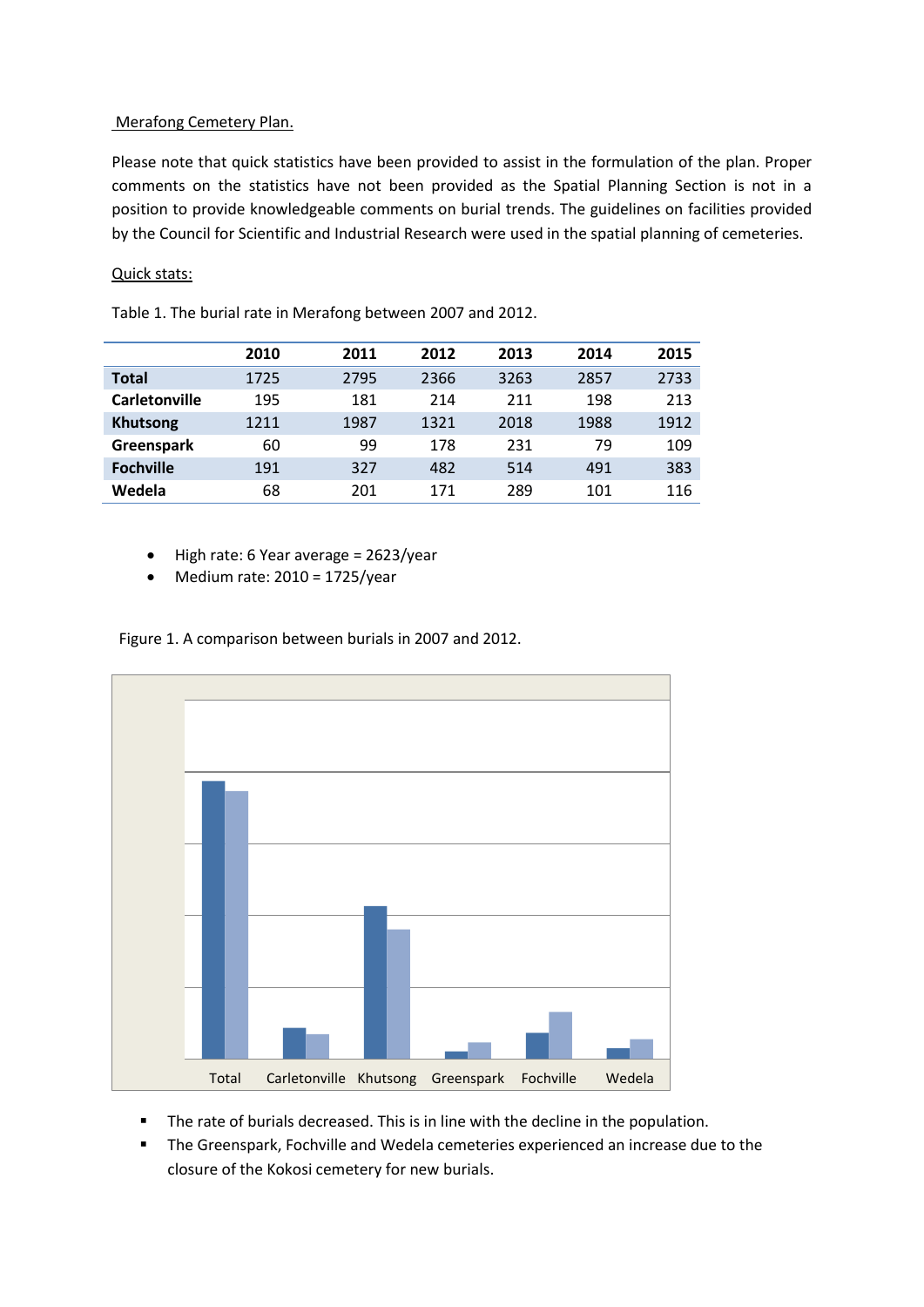The results of the planning for cemeteries in Merafong is :



| <b>Carletonville</b>                                                                                                                                                                                                                                                                                                                                                                                                                                      | Aerial image 2 |
|-----------------------------------------------------------------------------------------------------------------------------------------------------------------------------------------------------------------------------------------------------------------------------------------------------------------------------------------------------------------------------------------------------------------------------------------------------------|----------------|
| Land description: Portion 5 of the<br>٠<br>Farm Vlakplaats 112 I.Q.<br>Size: 21.7 Ha<br>п<br>Used: 7.2 Ha<br>п<br>Remaining: 14.5 Ha<br>٠<br>Current burial rate: 175/year<br>٠<br>Cemetery operational lifespan at<br>٠<br>current rate $= 149$ years on Portion<br>5.<br>EIA needed if future expansion on<br>٠<br>Portion 5 is more than 2 500m <sup>2</sup> at a<br>time. A Geotechnical report may be<br>required by an EIA's Record of<br>Decision. |                |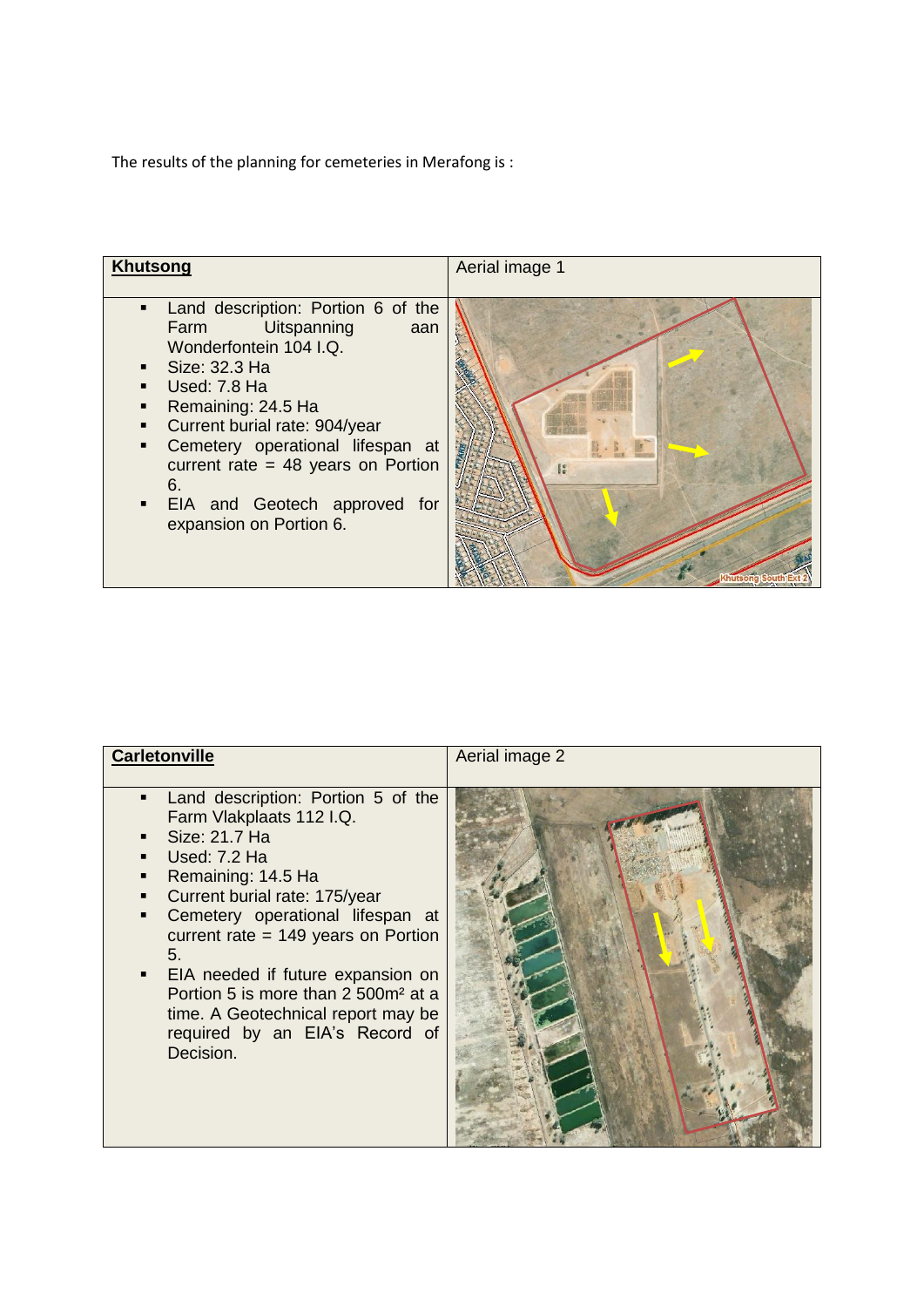| <b>Fochville</b>                                                                                                                                                                                                                                                                                                                                                                                                                                            | Aerial image 3 |
|-------------------------------------------------------------------------------------------------------------------------------------------------------------------------------------------------------------------------------------------------------------------------------------------------------------------------------------------------------------------------------------------------------------------------------------------------------------|----------------|
| Land description: Portion 18<br>of the Farm Foch 150 I.Q.<br>Size: 7.2 Ha<br>Used: 3.4 Ha<br>Remaining: 3.8 Ha<br>Current burial<br>rate:<br>329/year<br>Cemetery operational<br>lifespan at current rate $= 20$<br>years on Portion 18 (From<br>$2013$ ).<br>EIA needed if future<br>$\blacksquare$<br>expansion on Portion 5 is<br>more than 2500m <sup>2</sup> at a<br>time. A Geotechnical report<br>may be required by an<br>EIA's Record of Decision. | 150/4          |

| Wedela                                                                                                                                                                                                                                                                                                                                                                                                                                                                                                                 | Aerial image 4 |
|------------------------------------------------------------------------------------------------------------------------------------------------------------------------------------------------------------------------------------------------------------------------------------------------------------------------------------------------------------------------------------------------------------------------------------------------------------------------------------------------------------------------|----------------|
| Land description: Portion 1<br>٠<br>and 9 of the Farm<br>Buffelsdoorn 143 I.Q.<br>$\blacksquare$ Size: 3.2 Ha<br>Used: 1.5 Ha<br>٠<br>Remaining: 1.7 Ha<br>٠<br>Current burial<br>rate:<br>$\blacksquare$<br>140/year<br>Cemetery<br>operational<br>٠<br>lifespan at current rate $= 21$<br>years on Portion 1. (From<br>$2013$ ).<br>EIA needed if future<br>٠<br>expansion on Portion 5 is<br>more than 2500m <sup>2</sup> at a<br>time. A Geotechnical report<br>may be required by an<br>EIA's Record of Decision. |                |